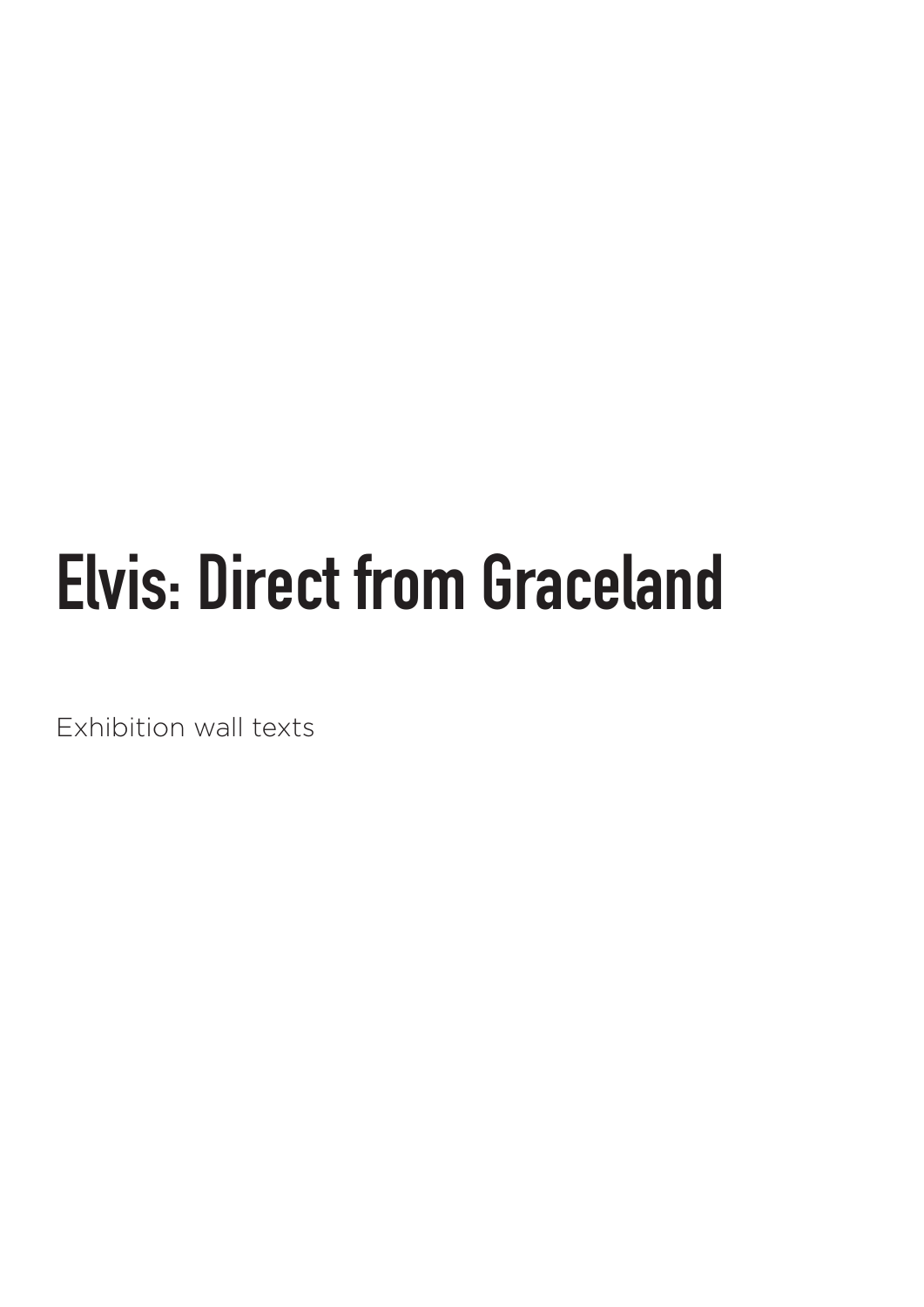Gallery 1: Early Years (first panel)

 *"When I was a child, ladies and gentlemen, I was a dreamer."* Elvis Presley, 1971

# The Boy from Tupelo

Mississippi in the 1930s was a state battered by centuries of boom and bust, left desperately poor in the wake of the Great Depression. In a little railroad town called Tupelo, in the early hours of 8 January 1935, Gladys Love Presley laboured in the wooden shack her husband Vernon built with a \$180 loan and help from his brother.

Baby Jessie Garon arrived stillborn. He was laid in a small box on the kitchen table as Gladys, exhausted, realised that a second baby was coming. Desolation turned to joy as Elvis Aron entered the world at 4.35am.

Elvis's life seemed laced with a sense of mystical destiny from the very beginning. Vernon would later recall a glass bottle spontaneously shattering on a shelf as Elvis was born, a sign that Elvis had absorbed the life force of his brother. Vernon and Gladys fiercely protected their only son through childhood illnesses, insecure housing, and times when there wasn't money for three square meals.

When Elvis was 13 years old the Presleys left Tupelo, moving north along the great Mississippi River to the cosmopolitan centre of the South – Memphis – a thriving city with modern public housing, good high schools, and a kaleidoscopic music culture unlike any other place on earth.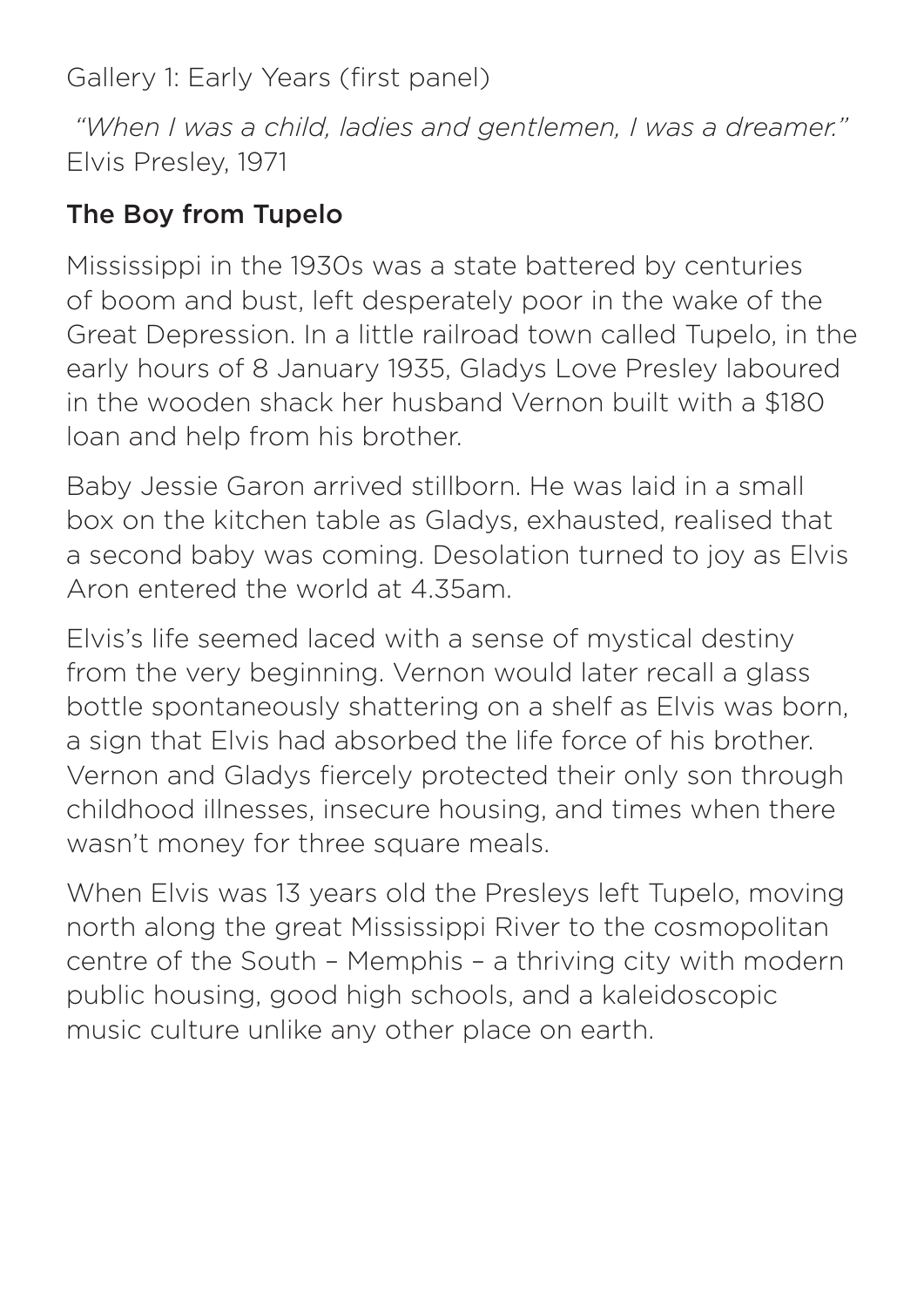Gallery 1: Early Years (near Sun Records)

*"I don't sound like nobody ma'am"* Elvis Presley, 1953

# That's All Right

Fresh out of high school in 1953, Elvis spent \$4 to record two songs at the user-pays Memphis Recording Service, hoping to impress studio owner Sam Phillips who ran his Sun Records label from the same building. The awkward young customer was served by Marion Keisker, studio co-founder, who wrote a note against his name: 'Good ballad singer. Hold'.

About one year later, Phillips paired Elvis up with guitarist Scotty Moore and bass player Bill Black to see what they could do together. Taking a break from lacklustre studio session, the trio began fooling around with a sped-up version of Arthur Crudup's 1946 song 'That's All Right Mama'. Phillips put it on tape and Sun Records had an instant hit.

Elvis, Scotty, and Bill – The Blue Moon Boys – embarked on an intensive period of long nights in the studio and in the car, playing gigs right across the South. Elvis's time with Sun Records was prolific but short-lived. Just six months after the release of 'That's All Right', Elvis caught the eye of a canny talent manager named 'Colonel' Tom Parker. Parker moved swiftly to ingratiate himself with the Presleys and wrested full control of Elvis's career away from Sam Phillips within the year.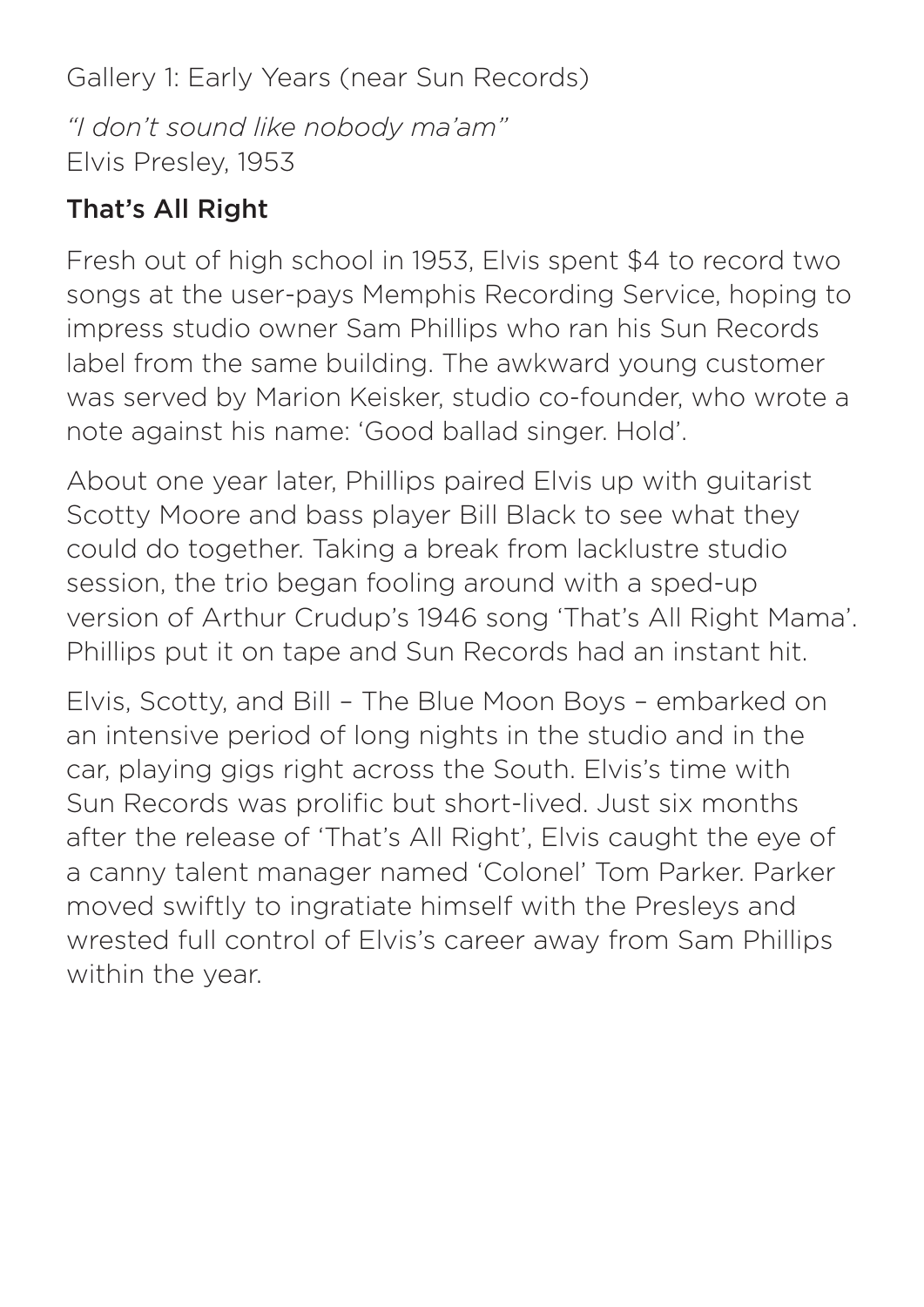Gallery 2: Hayride to Hollywood (right hand side)

#### Hayride to Hollywood

In October 1954 – still with Sun Records – Elvis played his first date at the Louisiana Hayride, a major country music show broadcast live on regional radio every Saturday night. 'Colonel' Tom Parker, a music talent manager with a colourful past and an exceptional talent for promotion, first watched the budding star in action on the Hayride stage.

Parker took over Elvis's management in August 1955. By November, he had brokered the sale Elvis's recording contract from Sun Records to major label RCA Victor for the unprecedented sum of \$35,000.

In January 1956, Elvis cut 'Heartbreak Hotel' in his very first day of recording for RCA. A few weeks later, he beamed into living rooms around the country in the first of 11 television appearances that year, with a riotous rendition of 'Shake, Rattle, and Roll'.

Elvis intoxicated the nation's youth and provoked vicious backlash from conservative personalities who railed against his distracting and 'perverting' influence. Public condemnation of Elvis was just as zealous as the adulation.

By March 1956 Elvis was in Hollywood, signing a multi-picture deal. In August, filming began on *Love Me Tender.* The movie premiered three months later with huge fanfare and massive box office takings, and yielding a formula of film-plus-hitsoundtrack which Parker and Hollywood executives would return to 30 times over the coming decade.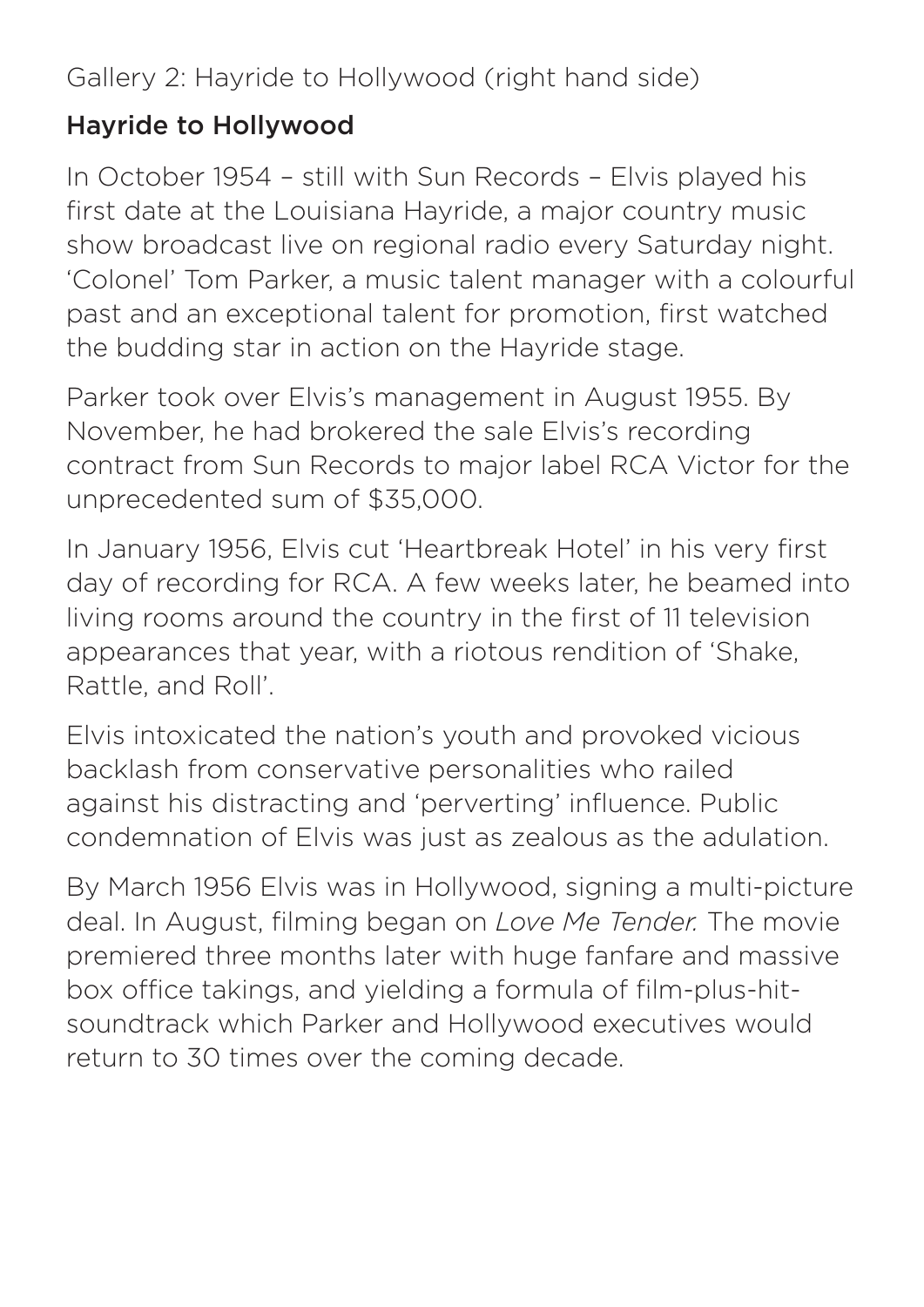Gallery 2: Hayride to Hollywood (left hand side)

#### "It was a job."

In the first years of his film career, Elvis enthralled audiences with earnest, smouldering performances, styled in denim workwear and ne'er-do-well youth fashion. Before long, Hollywood transformed Elvis into a mischievous but cleancut and suave leading man.

As his rough edges were steadily smoothed away by one formulaic film after another, ultra-manicured Elvis was becoming a caricature of middle American nostalgia. The world was experiencing social and political revolution shaped by political protest and sexual liberation. Hollywood Elvis seemed out of step with the new avant-garde who eschewed commercialism and made music for social change.

The 1960s wore on unhappily for Elvis the movie star, who was exhausted by back-to-back filming schedules and trapped by contractual obligations. Privately and in some candid interviews he expressed dismay at the quality of films he was offered and the music he was bound to record. He was increasingly embarrassed, frustrated, and creatively bereft.

But Elvis was a worker – and an inventor. He treated contracts as commitments: he showed up, followed direction, and worked amicably with co-stars and crews. And he began to chart a way out that would lead him to a revival before the decade was through.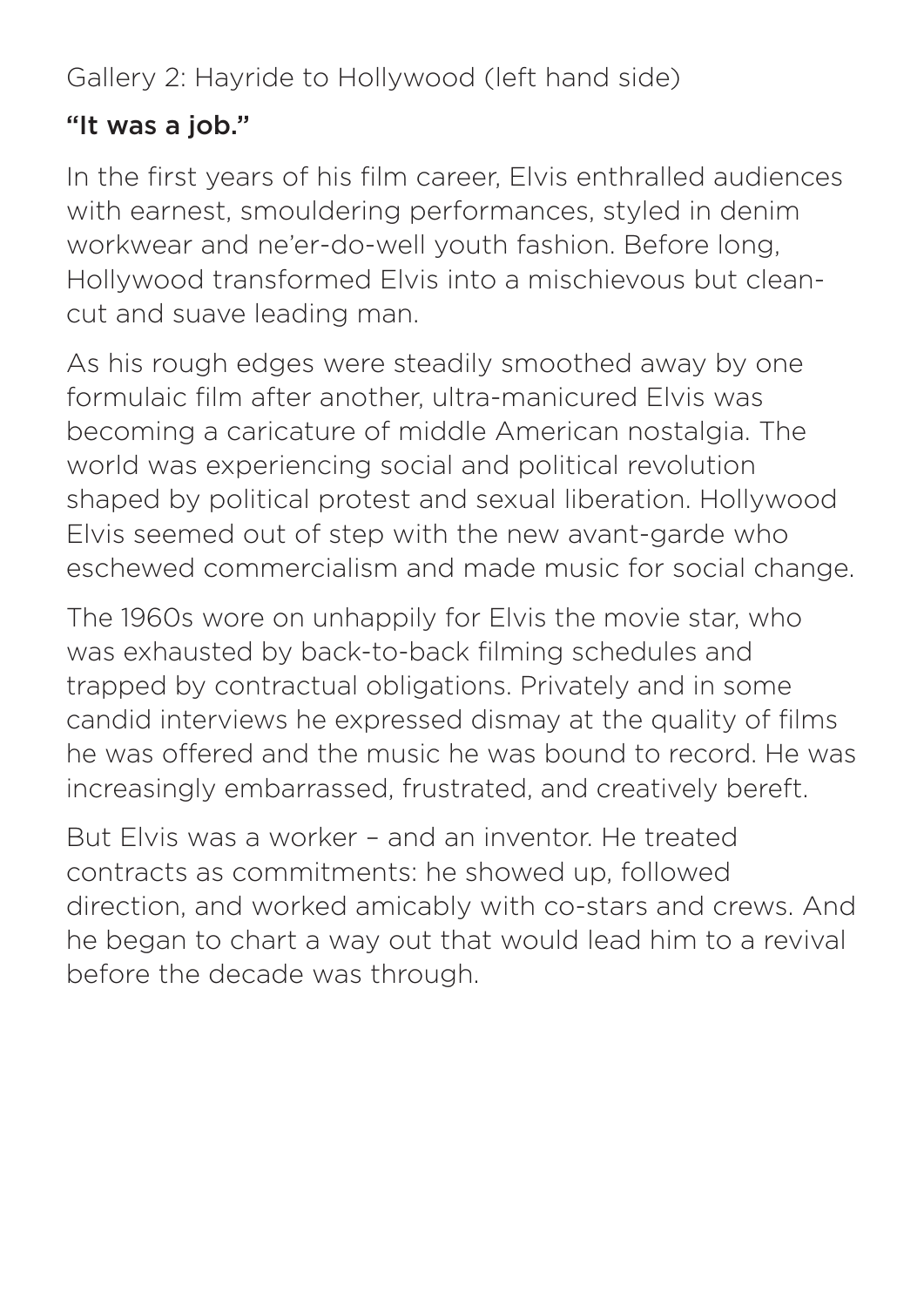Gallery 3: Graceland

*"I'm going to keep Graceland as long as I possibly can."* Elvis Presley, 1960

# Graceland

Graceland was built in 1939 by well-to-do Memphis couple Ruth Brown Moore and Dr Thomas Moore, on family farmland named after Ruth's aunt Grace.

Graceland was designed in a 'Southern Colonial' style, characterised by a white colonnaded front portico. The symmetry of the façade, and the home's setting well back from the road on a gentle rise, gave a feeling of elegant grandeur.

Elvis purchased Graceland in the spring of 1957 for \$102,500. He was 22 years old. Redecoration and additions were immediate - the iconic gates and exterior stone wall were installed just weeks after the Presleys moved in. Over the next two decades, Elvis regularly remodelled and redecorated his home with gusto and characteristic flair, resulting in an eclectic patchwork of design styles.

Since childhood, Elvis had dreamed of making enough money to buy a home for his mother's comfort and pride. Graceland was home to Gladys for just over a year; she passed away suddenly in August 1958.

For Elvis, Graceland remained a sanctuary for two decades, filled with sunny parties by the pool, early morning horse rides, joyful family Christmases, midnight feasts in the cosy kitchen, and long nights playing gospel music on the piano.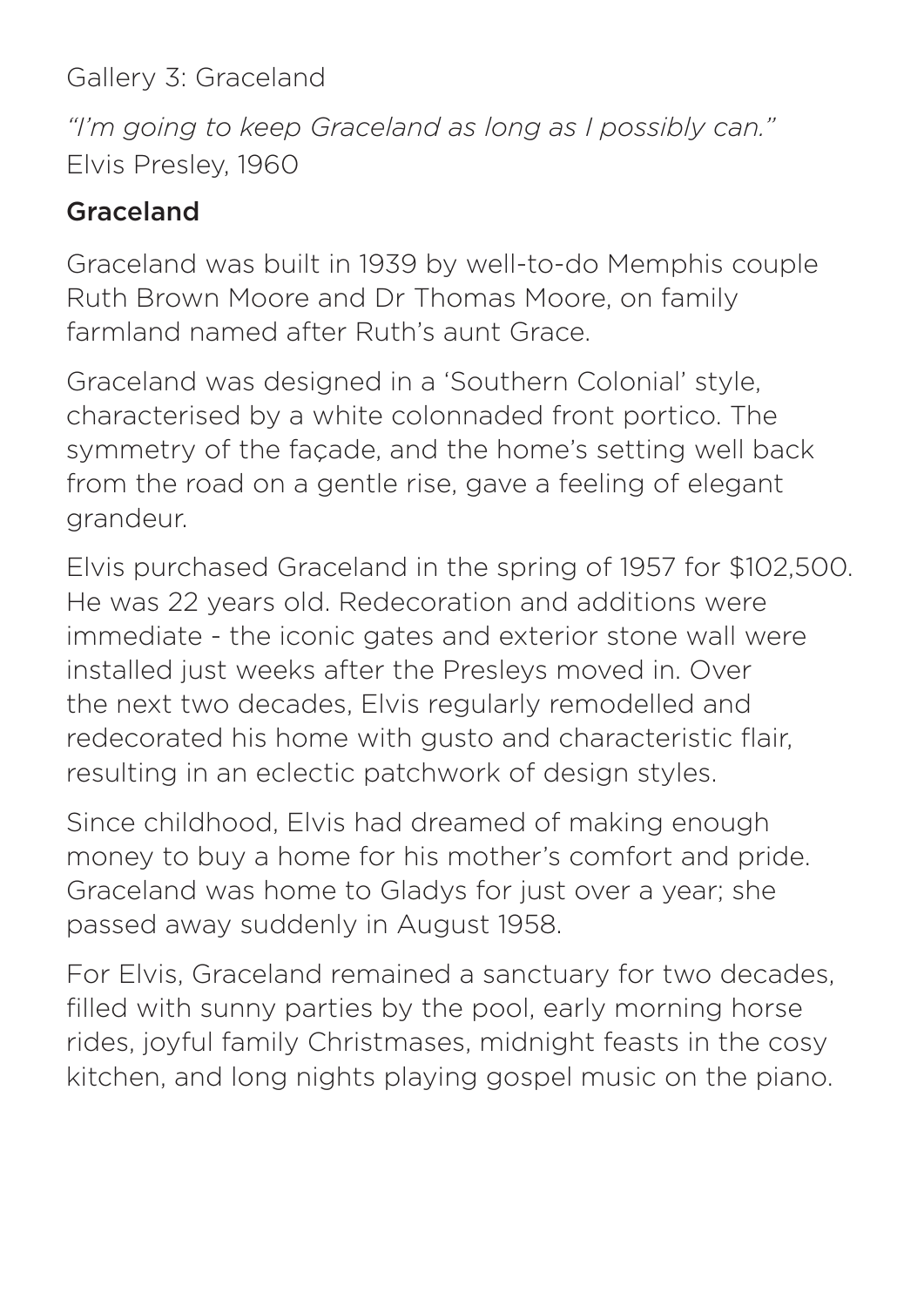Gallery 4: Army and wedding

#### Sergeant Presley

In late 1957 Elvis was flying high with a string of hit singles and *Jailhouse Rock* hitting movie screens, when a question mark suddenly appeared over his future. Elvis received his draft notice for the United States Army just five days before his first Christmas at Graceland.

He did not want to leave his parents or his career, and Gladys worried herself sick about Elvis leaving home. But using his fame to avoid service was out of the question; Elvis was deeply bound by a sense of patriotic duty. He knuckled down for training in Fort Hood, Texas, then shipped out for 18 months' overseas service in Germany.

For Colonel Parker, this was a golden opportunity to reposition Elvis. The image of a decent young soldier could erase the moral panic associated with Elvis's rebellious look and sexy dance moves, as well as broaden his appeal and his customer base.

Between the United States Army press unit's diligent coverage of his adventures in Army life, and Parker's strategic song releases, Sergeant Presley would return Stateside more famous than ever.

But behind the perfect photographs was a man in lonely emotional tumult. Elvis was devastated when his beloved mother Gladys died very suddenly in August 1958, just weeks before he shipped out. Reeling from grief in a strange country where he least expected it, Elvis would meet the next great love of his life, Priscilla.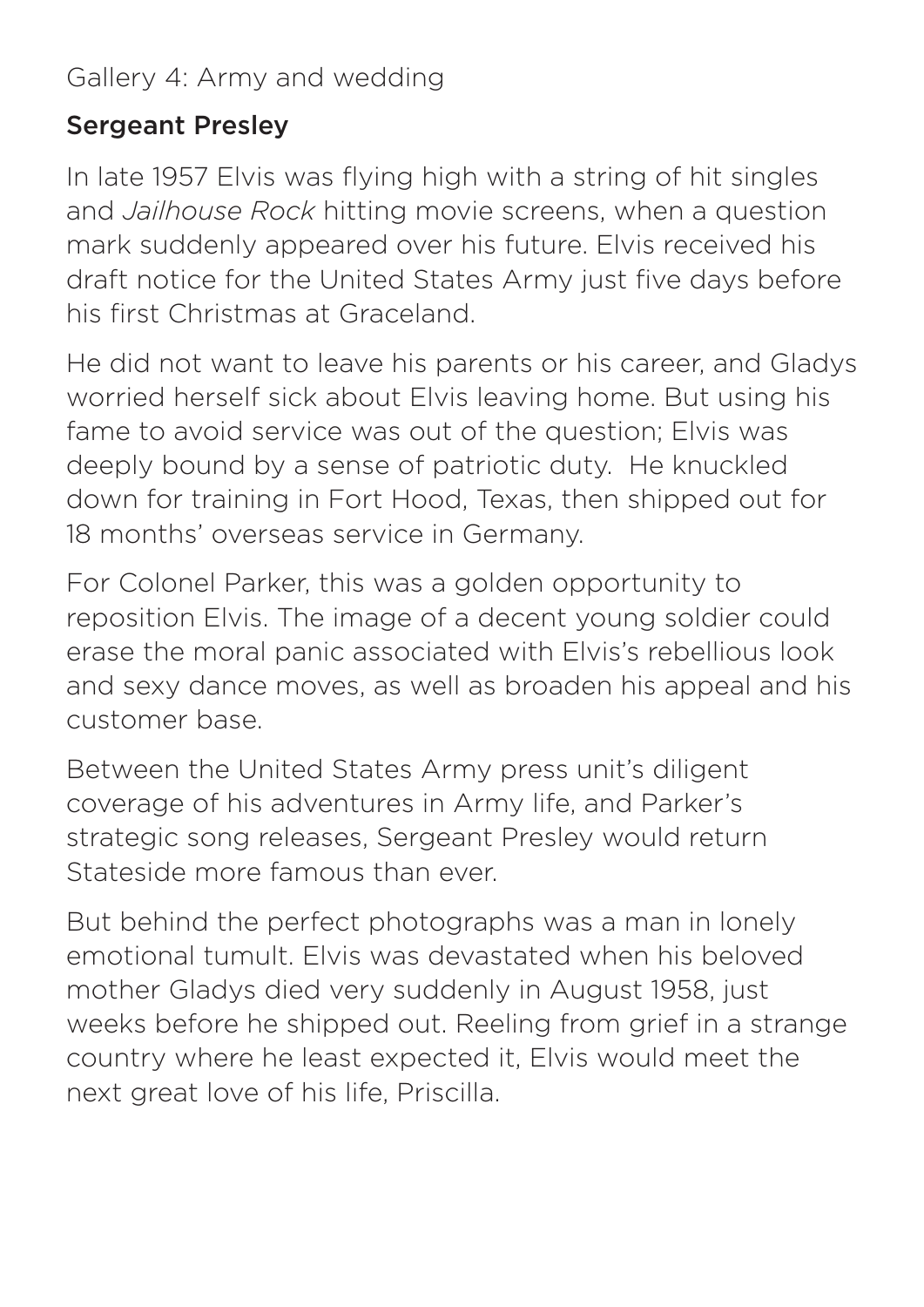Gallery 5: '68 Special

#### Elvis is back

The NBC television special 'Singer Presents … Elvis' is these days better known as 'the '68 Comeback Special' for the pivotal role it played in closing one chapter of Elvis's career and opening the next. The weary star's creative energy returned as he extricated himself from Hollywood, married his sweetheart Priscilla, and celebrated the arrival of baby Lisa Marie.

The special was envisaged by Colonel Parker as a wholesome evening of classic Christmas songs, but NBC hired a young director, Steve Binder, to devise something more interesting. His vision included costume design by Bill Belew, who worked cleverly with kernels from Elvis's cultural roots – the working-class dreamer, the Southern preacher, the youthful rebel – and recast them in a riveting contemporary take.

The potent combination of his best music, a rough edge in his voice, visible emotion, and the mature masculine sex appeal of his wardrobe sent a clear message to the world: Elvis was back.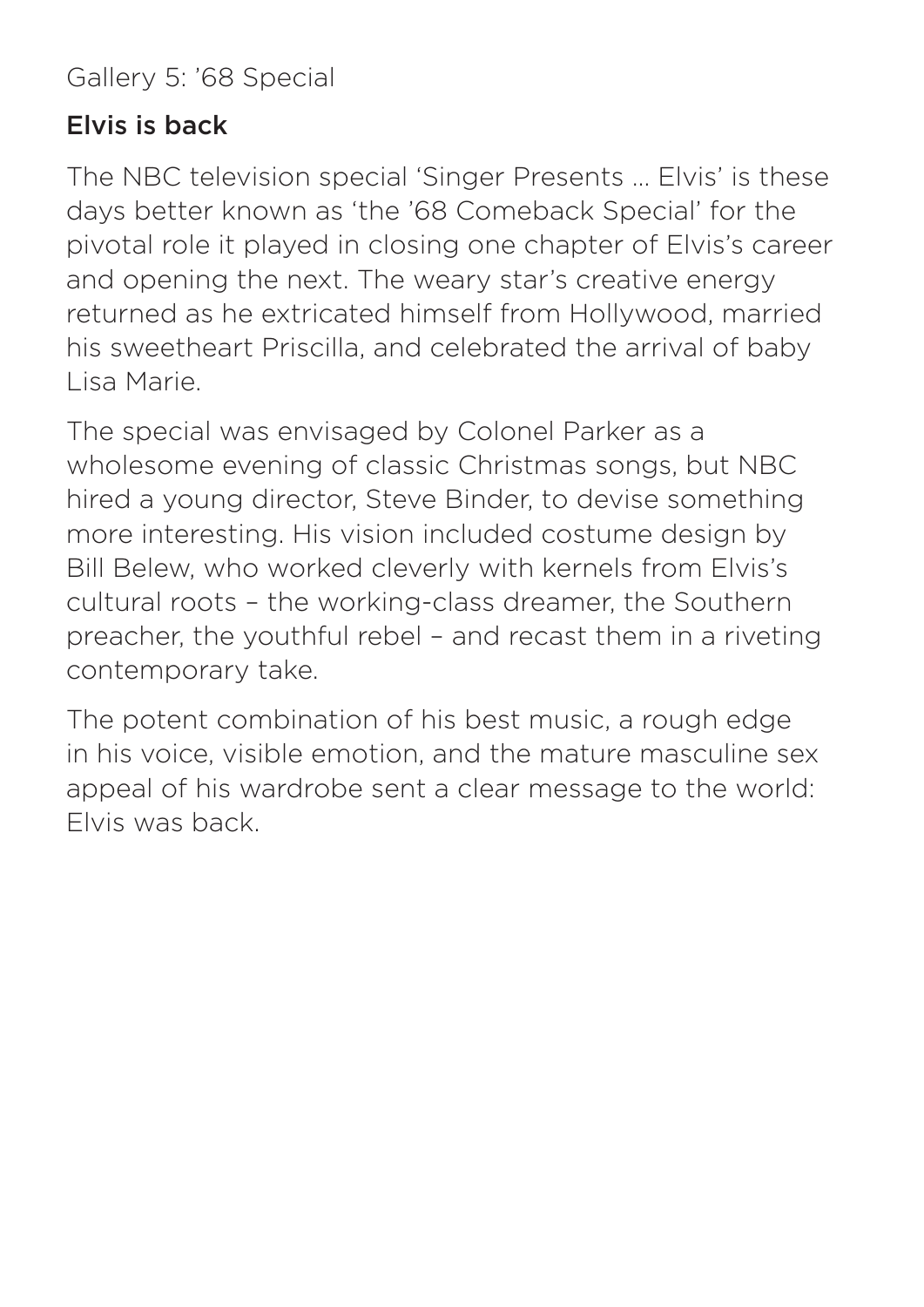Gallery 6: 1970s concert years

*"Bright light city gonna set my soul, gonna set my soul on fire"* 'Viva Las Vegas', 1964

#### "Man, I like Vegas."

Las Vegas in the 1960s was an oasis city fading around the edges. The heyday of Sinatra and the Rat Pack was over and hotel bosses were on the hunt for hot new talent.

Elvis had performed one show in Vegas in 1956. In a rare exception to the red-hot streak of that seminal year, he had bombed. His 'teenage' sound was unappealing to the middle-aged lounge club audiences.

13 years on, he had matured as a performer and so had his audiences.

The contract for his first Vegas engagement was signed in front of the press on the construction site of the International Hotel, signalling a brand-new chapter for Elvis and his host city.

Elvis delivered a stellar run of 57 sold-out shows over four weeks in 1969. His captivating stage presence and a carefully assembled band helped Elvis reconnect with his audience in a way that had been missing for the past decade. Over the next eight years, he performed over 600 shows in Las Vegas and hundreds more in stadiums across the USA.

Elvis worked again with '68 Special costume designer Bill Belew. For the Vegas stage, Belew first created slim tunicstyle suits inspired by karate gi, the uniform of the martial art that Elvis had practised since his Army days. Before long, this look evolved into iconic one-piece jumpsuits decorated in a dazzling array of patterns and symbols.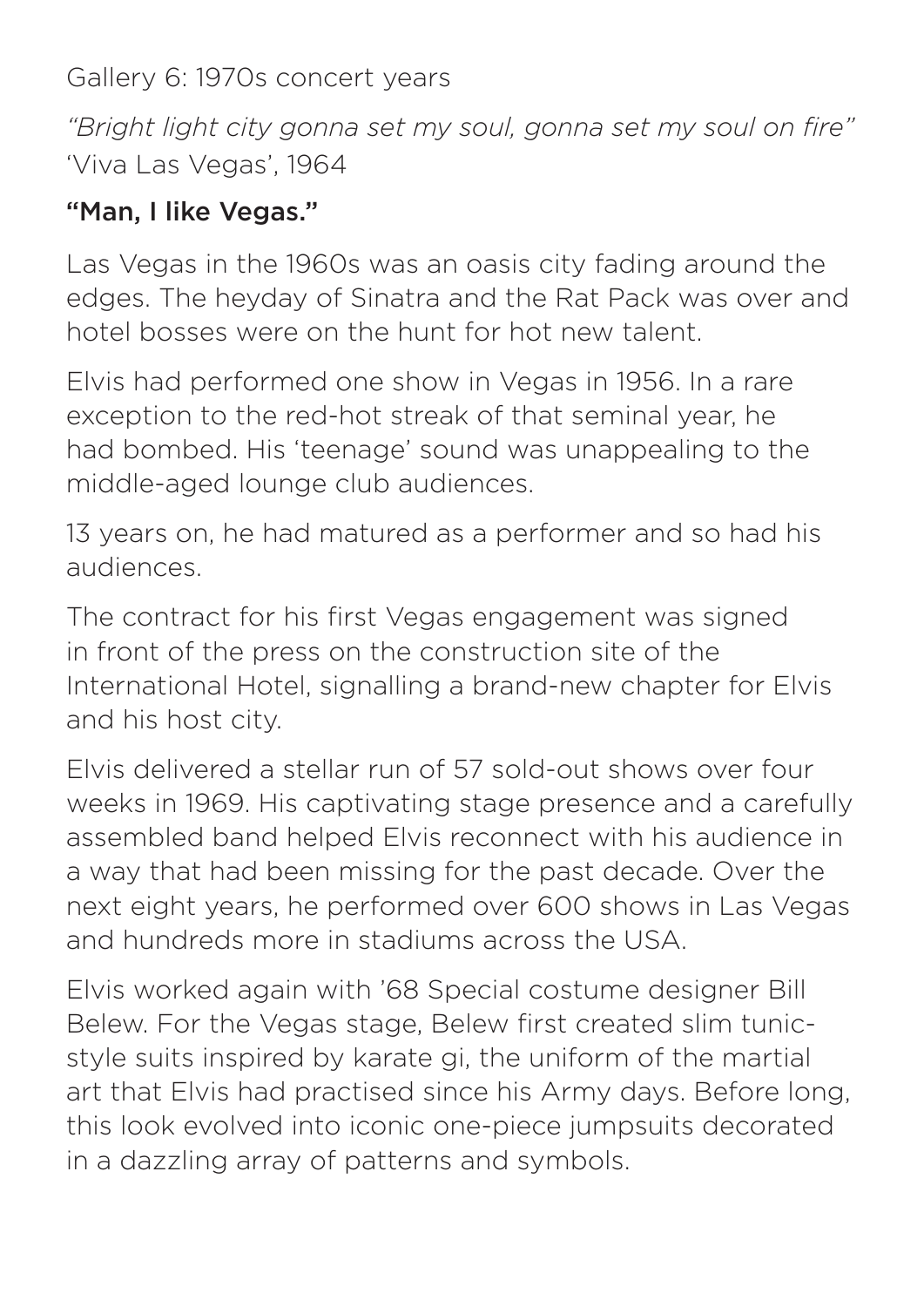Gallery 7: The man offstage (gallery with jewellery and outfits worn to meet Richard Nixon and accept Ten Outstanding Young Men Award)

# Avoiding the public eye

Off stage, Elvis was a private man. Since the age of 21, he could move around in public without being overwhelmed by fans apt to literally tear his clothes off.

Elvis became an expert at avoiding crowds. He hired out fairgrounds and movie theatres after they closed at night, went motorbike riding in the early hours, and socialised with trusted old friends at Graceland and in his Vegas suites. He rarely attended awards ceremonies or glitzy Hollywood events. In a time before social media and paparazzi, Elvis was able to keep his private life relatively private.

Colonel Parker's logic of scarcity value meant Elvis rarely appeared on television talk shows or gave one-on-one interviews like other stars of his era. Parker's favourite format was the press conference at which every reporter took a seat and politely waited their turn, in a room liberally papered with gaudy posters and novelty hats.

# When Elvis met Nixon

In December 1970, Elvis embarked on a spontaneous mission to Washington, enlisting longtime friends Jerry Schilling and Sonny West to join him. En route, he wrote to President Richard Nixon pledging loyalty – and requesting a federal narcotics badge.

An Oval Office staffer convinced Nixon to meet Elvis, who showed up with a gift of a Colt .45 pistol which was swiftly confiscated by the Secret Service.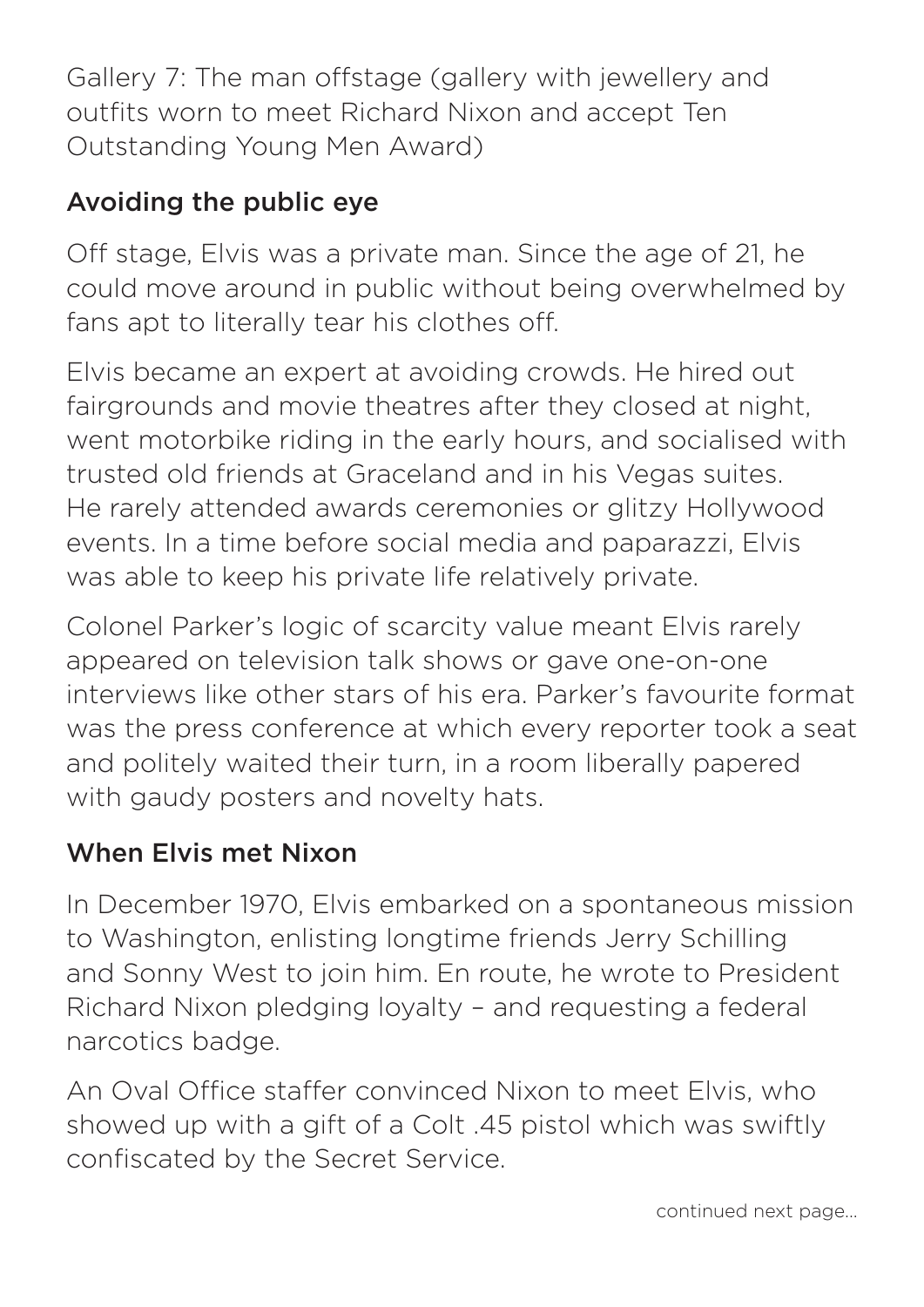After chatting about the threat of anti-American attitudes in contemporary music, Elvis reiterated his request and Nixon obliged. Elvis, Sonny, and Jerry were given White House gift cufflinks, and after Elvis pointed out "Mr. President, they have wives, too," they were also given brooches.

Elvis received his badge later that day.

### Outstanding young man

In 1970 Elvis was selected for the prestigious annual Ten Outstanding Young Men of America awards, by the United States Junior Chamber, or 'Jaycees', a civic organisation for people aged under 40.

To be recognised amongst young statesmen and future leaders must have moved Elvis, who was fascinated by history and politics, but not born into the privileges of college education and family connections.

Over a busy weekend in January 1971, official events included a 'prayer breakfast', a press conference, and a keynote by rising politician George H. W. Bush. At the awards gala, Elvis gave the only formal public speech of his life. He turned to music to express himself, quoting lyrics from 'Without a Song' by one of his musical heroes, Roy Hamilton.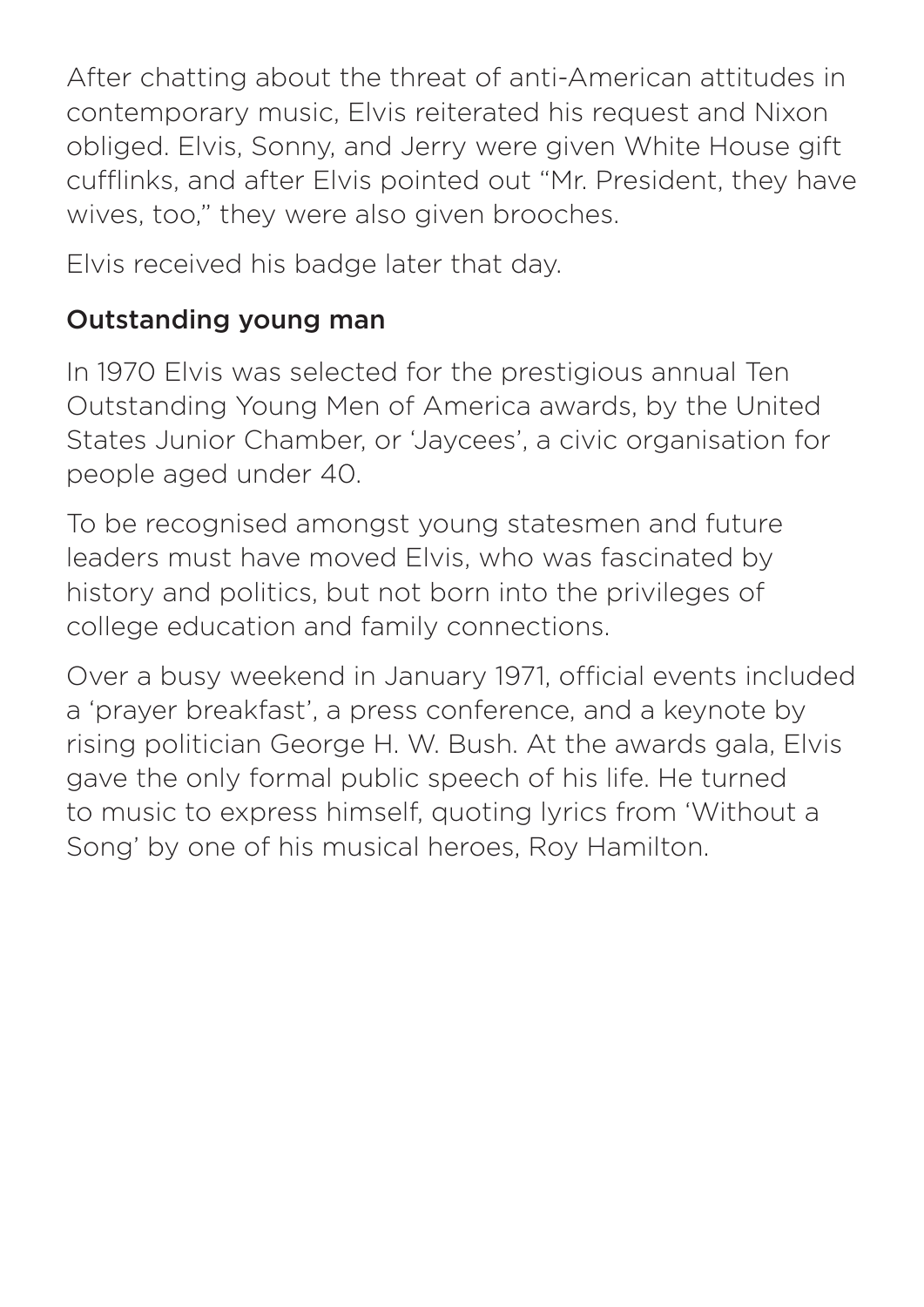Gallery 7: The man offstage (gallery with karate and horse riding gear)

## Seeking solace

Beyond the reach of stage lights and camera lenses, Elvis created a sanctuary for his most trusted inner circle at Graceland. There he was free to indulge in the pastimes which brought spiritual fulfilment and let him unwind: horseriding, karate, reading, racquetball and, of course, music.

Elvis learned to ride properly in 1956 for his first movie role, in *Love Me Tender*. For Christmas in 1966, he gave Priscilla a much-loved horse named Domino. He purchased himself a golden palomino named Rising Sun; the Graceland stable became House of the Rising Sun. Elvis and Priscilla owned a ranch just over the Mississippi state line, named the Circle G, where they spent part of their honeymoon in 1967 and briefly experienced 'everyday' domestic life, away from both the public eye and the ever-present Graceland entourage.

Today Graceland is home to three rescue horses, Duke, Bandit, and a golden palomino named Tucker.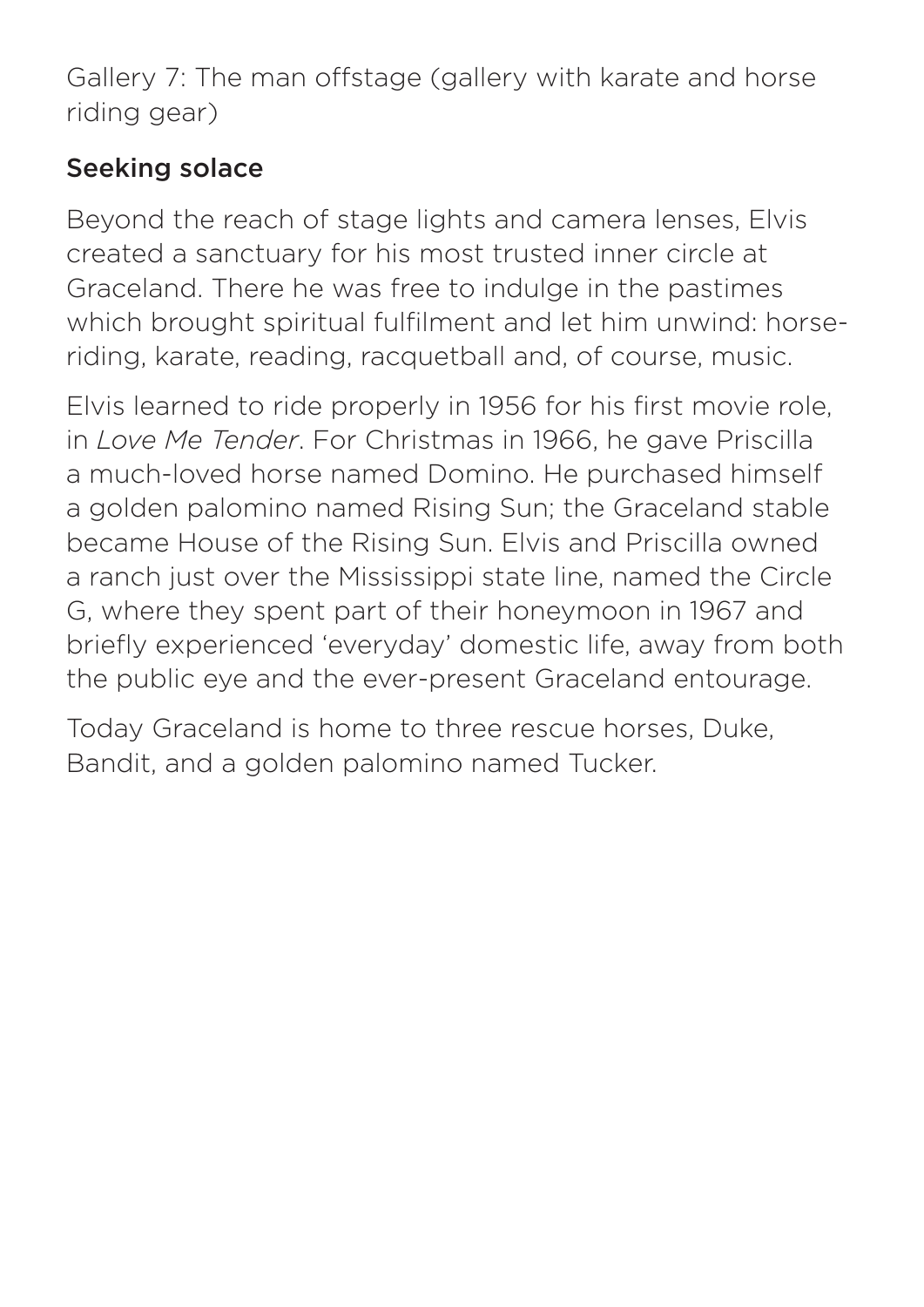Gallery 7: The man offstage (gallery with motorcycle and household items)

# Horizons and home

Elvis was 'a searcher' from a young age. He was contemplative and introverted yet boldly followed his hunger for music and experiences to transport him beyond the world he knew. In adulthood this yearning became a profound fascination with the forces of destiny and initiative that drive a life forward. He sought answers in theology and philosophy from around the world.

Yet, Elvis never left North America aside from his stint in the Army. Little more than 100 miles separate the shack in Tupelo and Graceland, the home he chose when he could have gone anywhere. Many have speculated about what might have been different if his self-isolation had not been encouraged, if he had felt free to travel the world, to branch out socially and creatively.

But as far as anyone can know, everything he desired was right there at home around the piano at Graceland. Old friends, new records – and perhaps a custom motorcycle or two – were life's great pleasures for Elvis.